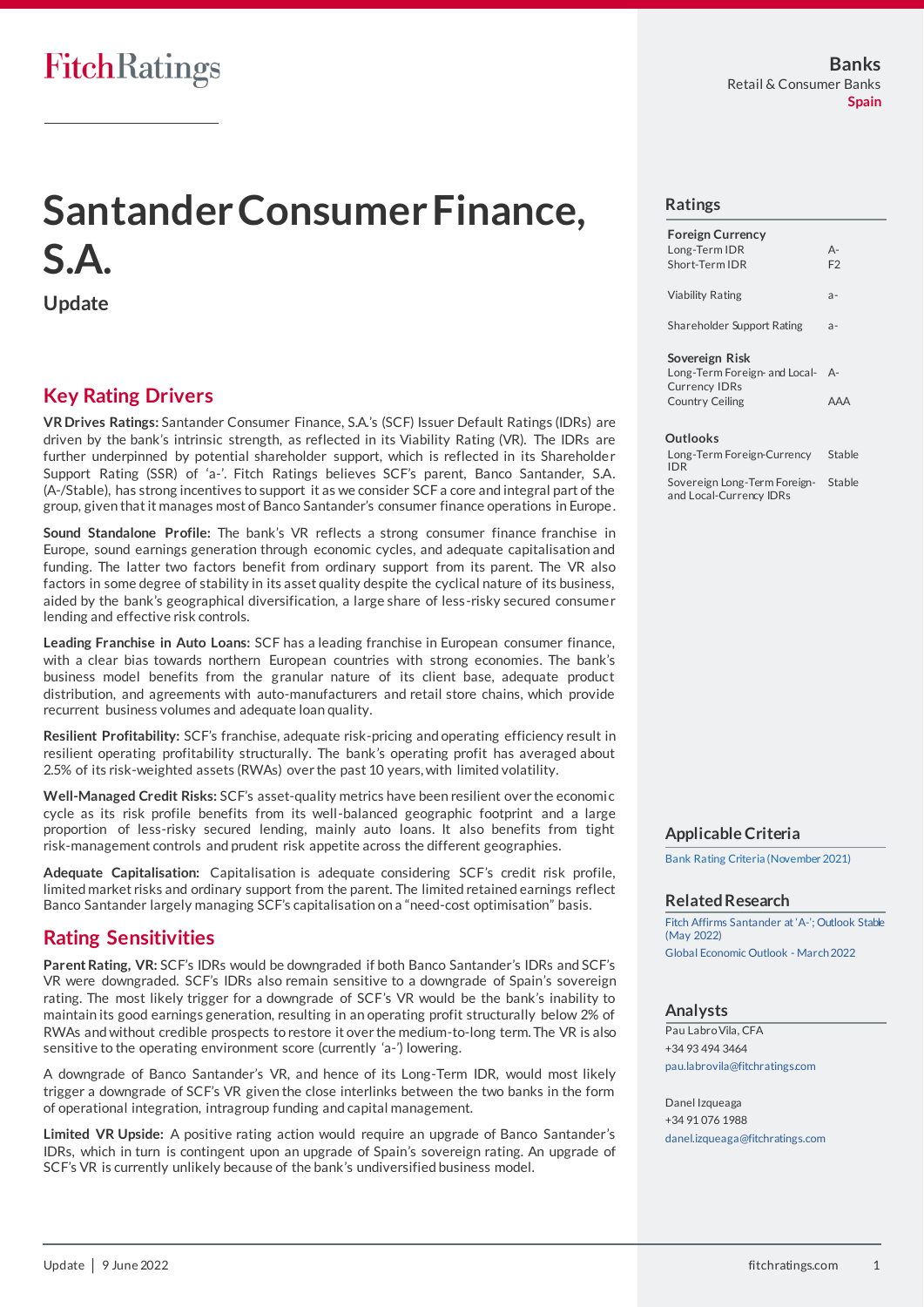### **Debt Rating Classes**

| <b>Rating Level</b>   | Rating |
|-----------------------|--------|
| Deposit ratings       | A/F1   |
| Senior preferred debt | A/F1   |
| Source: Fitch Ratings |        |

SCF's long-term senior preferred debt and deposit ratings are rated one notch above SCF's and Banco Santander's Long-Term IDRs to reflect the protection that accrues from the buffers of junior and senior non-preferred debt in the resolution perimeter. Banco Santander and SCF are part of the same resolution group. Fitch estimates that the buffer of qualifying junior debt and senior non-preferred debt exceeds 10% of RWAs (after deconsolidating subsidiaries that are in different resolution groups) on a sustained basis. We expect Banco Santander to continue issuing a significant volume of senior non-preferred and junior debt to continue meeting the group's minimum requirement for own funds and eligible liabilities (MREL) and subordination requirements.

The short-term senior preferred debt and deposit ratings of 'F1' benefit from the equivalent long-term senior debt and deposit ratings having been notched up to reflect protection.

# **Ratings Navigator**

| Santander Consumer Finance, S.A. |             |                         |                     |                      |                             | <b>ESG Relevance:</b>        |                        | <b>Banks</b><br><b>Ratings Navigator</b> |                         |                                      |                                 |  |
|----------------------------------|-------------|-------------------------|---------------------|----------------------|-----------------------------|------------------------------|------------------------|------------------------------------------|-------------------------|--------------------------------------|---------------------------------|--|
|                                  | Operating   |                         |                     |                      |                             | <b>Financial Profile</b>     |                        |                                          |                         |                                      |                                 |  |
|                                  | Environment | <b>Business Profile</b> | <b>Risk Profile</b> | <b>Asset Quality</b> | Earnings &<br>Profitability | Capitalisation &<br>Leverage | Funding &<br>Liquidity | <b>Implied Viability</b><br>Rating       | <b>Viability Rating</b> | Shareholder<br><b>Support Rating</b> | <b>Issuer Default</b><br>Rating |  |
|                                  |             | 20%                     | 10%                 | 20%                  | 15%                         | 25%                          | 10%                    |                                          |                         |                                      |                                 |  |
| aaa                              |             |                         |                     |                      |                             |                              |                        | aaa                                      | aaa                     | aaa                                  | AAA                             |  |
| $aa+$                            |             |                         |                     |                      |                             |                              |                        | $aa+$                                    | $aa+$                   | $aa+$                                | AA+                             |  |
| aa                               |             |                         |                     |                      |                             |                              |                        | aa                                       | aa                      | aa                                   | AA                              |  |
| aa-                              |             |                         |                     |                      |                             |                              |                        | aa-                                      | aa-                     | aa-                                  | AA-                             |  |
| $a+$                             |             |                         |                     |                      |                             |                              |                        | $a+$                                     | $a+$                    | $a+$                                 | $A+$                            |  |
| a                                |             |                         |                     |                      |                             |                              |                        | $\overline{a}$                           | $\mathsf{a}$            | a                                    | А                               |  |
| $a-$                             |             |                         |                     |                      |                             |                              |                        | $a-$                                     | $a-$                    | $a-$                                 | A <sub>r</sub>                  |  |
| bbb+                             |             |                         |                     |                      |                             |                              |                        | bbb+                                     | bbb+                    | bbb+                                 | BBB+                            |  |
| bbb                              |             |                         |                     |                      |                             |                              |                        | bbb                                      | bbb                     | bbb                                  | <b>BBB</b>                      |  |
| bbb-                             |             |                         |                     |                      |                             |                              |                        | bbb-                                     | bbb-                    | bbb-                                 | BBB-                            |  |
| bb+                              |             |                         |                     |                      |                             |                              |                        | $bb+$                                    | $bb+$                   | bb+                                  | $BB+$                           |  |
| bb                               |             |                         |                     |                      |                             |                              |                        | bb                                       | bb                      | bb                                   | BB                              |  |
| bb-                              |             |                         |                     |                      |                             |                              |                        | bb-                                      | bb-                     | bb-                                  | BB-                             |  |
| $b+$                             |             |                         |                     |                      |                             |                              |                        | $b+$                                     | $b+$                    | $b+$                                 | $B+$                            |  |
| b                                |             |                         |                     |                      |                             |                              |                        |                                          | $\mathbf{h}$            | b                                    | B                               |  |
| b-                               |             |                         |                     |                      |                             |                              |                        | b-                                       | $b -$                   | b-                                   | $B -$                           |  |
| $ccc +$                          |             |                         |                     |                      |                             |                              |                        | $ccc+$                                   | $ccc+$                  | $ccc +$                              | $CCC+$                          |  |
| ccc                              |             |                         |                     |                      |                             |                              |                        | ccc                                      | ccc                     | ccc                                  | CCC                             |  |
| CCC-                             |             |                         |                     |                      |                             |                              |                        | ccc-                                     | ccc-                    | ccc-                                 | CCC-                            |  |
| cc                               |             |                         |                     |                      |                             |                              |                        | cc                                       | cc                      | cc                                   | cc                              |  |
| c                                |             |                         |                     |                      |                             |                              |                        | c.                                       | $\mathbf{c}$            | $\mathsf{c}$                         | $\mathsf{C}$                    |  |
| f                                |             |                         |                     |                      |                             |                              |                        |                                          | f                       | ns                                   | D or RD                         |  |

The Key Rating Driver (KRD) weightings used to determine the implied VR are shown as percentages at the top. In cases where the implied VR is adjusted upwards or downwards to arrive at the VR, the KRD associated with the adjustment reason is highlighted in red. The shaded areas indicate the benchmark-implied scores for each KRD.

### **VR Adjustments**

The operating environment score for SCF is one notch above that of domestic banks in Spain to reflect the benefits of SCF's international diversification, including into stronger economies than its home market. The most significant markets for SCF are Germany, the Nordics, Spain and France. However, Spain has a proportionately higher influence as the group's credit profile is correlated with that of the Spanish sovereign.

The business profile score has been assigned above the implied score as SCF benefits from being part of a larger banking group. The capitalisation and leverage score is above the implied score as we factor in ordinary support from Banco Santander, which would provide capital to support growth if needed. The funding and liquidity score is also above the implied score to reflect SCF's established market access and ordinary support from the parent.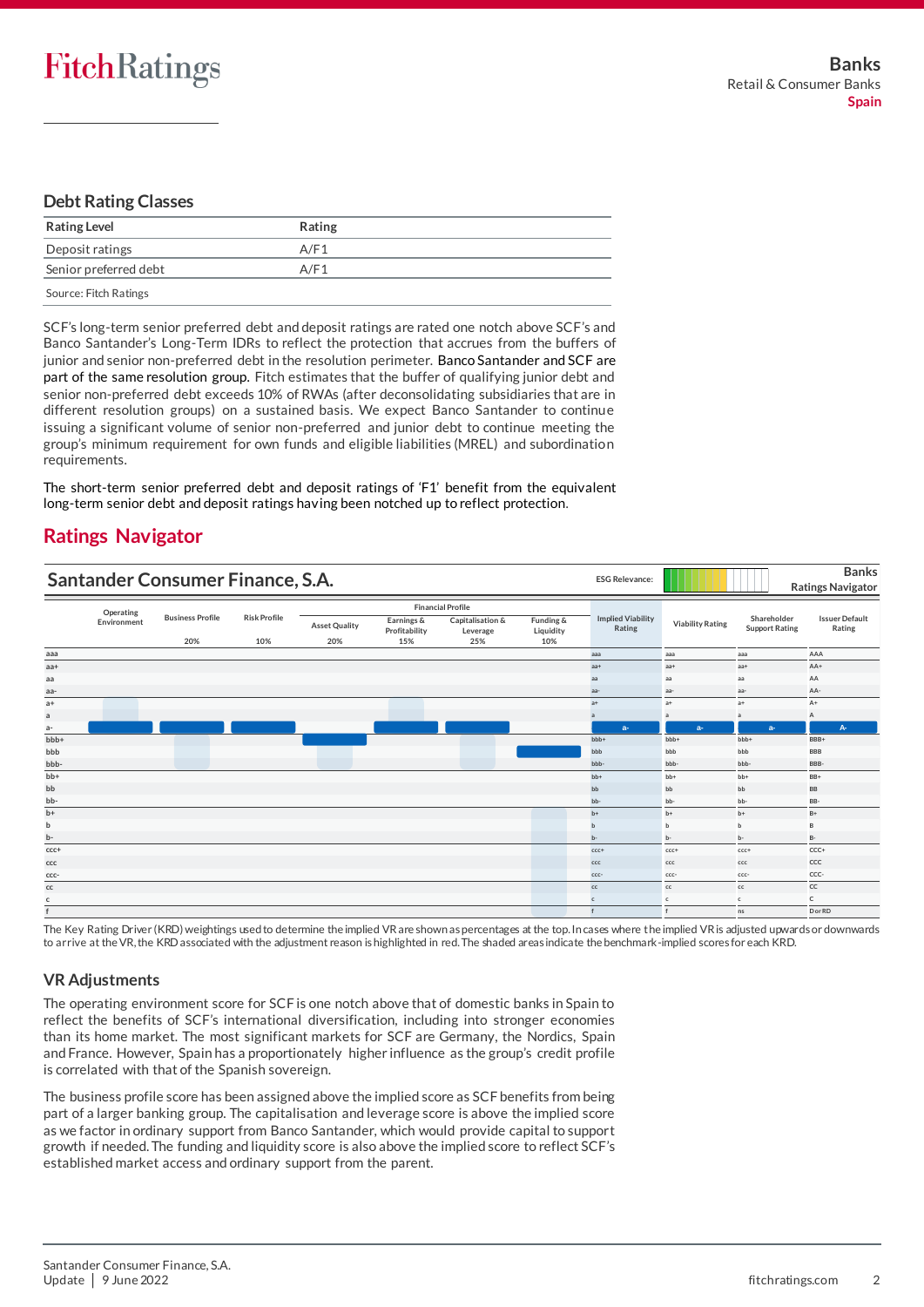# **FitchRatings**

# **Shareholder Support**

| <b>Shareholder Support Rating KRDs</b> |                  |
|----------------------------------------|------------------|
| Parent IDR                             | $A -$            |
| <b>Total Adjustments (notches)</b>     | $\Omega$         |
| <b>Shareholder Support Rating:</b>     | a-               |
|                                        |                  |
| Shareholder ability to support         |                  |
| <b>Shareholder Rating</b>              |                  |
| Shareholder regulation                 | Equalised        |
| Relative size                          | Equalised        |
| Country risks                          | Equalised        |
|                                        |                  |
| Shareholder propensity to support      |                  |
| Role in group                          | <b>Equalised</b> |
| Reputational risk                      | <b>Equalised</b> |
| Integration                            | <b>Equalised</b> |
| Support record                         | 1 Notch          |
| Subsidiary performance and prospects   | <b>Equalised</b> |
| Legal commitments                      | 2+ Notches       |

The colours indicate the weighting of each KRD in the assessment.

Higher influence Moderate influence Lower influence

SCF's SSR of 'a-' is in line with Banco Santander's Long-Term IDR of 'A-' to reflect our view that SCF is a core and integral part of the group, resulting in an extremely high probability of support, if needed. Our assessment of shareholder support also considers that the parent and SCF operate in the same jurisdiction, are subject to the same regulations and belong to the same resolution perimeter in Spain. The high degree of integration of SCF's operations, risk management and controls with those of Banco Santander, as well as SCF's long and successful record of supporting the group objectives, also contribute to our overall support assessment.

# **Significant Changes**

### **Heightened Economic Risks Following Outbreak of War in Ukraine**

Fitch revised the economic outlook for the eurozone in March 2022, following the start of the war in Ukraine. After returning to pre-pandemic growth levels in 4Q21, the eurozone economy will stall in 2022 and 2023 (revised expected growth of 3% and 2.3%, respectively) due to high energy prices, supply-chain disruptions, raw material shortages, and uncertainty linked to the conflict and related sanctions. A sudden stop in Russian gas supply would likely prompt a recession in the eurozone and would particularly affect Germany, one of SCF's core markets. Fitch believes that SCF's operating environment score of 'a-' still has some buffer against these risks.

### **Operating Profit Recovered to Pre-Pandemic Levels in 2021**

Operating profit recovered to 2.9% of RWAs in 2021 due to lower loan impairment charges (LICs) and business volumes and revenues recovering after the pandemic. New lending grew by 11% across businesses and supported the growth in the loan portfolio (2% yoy) and in operating income (4% yoy). Operating expenses marginally increased as cost-efficiency measures offset the impact of new business acquisitions. LICs dropped 40%, underpinned by good asset-quality dynamics, and represented 0.5% of gross loans in 2021 (0.8% in 2020). Performance of loans under moratoria was good and the impaired loan ratio remained low at 2% at end-2021.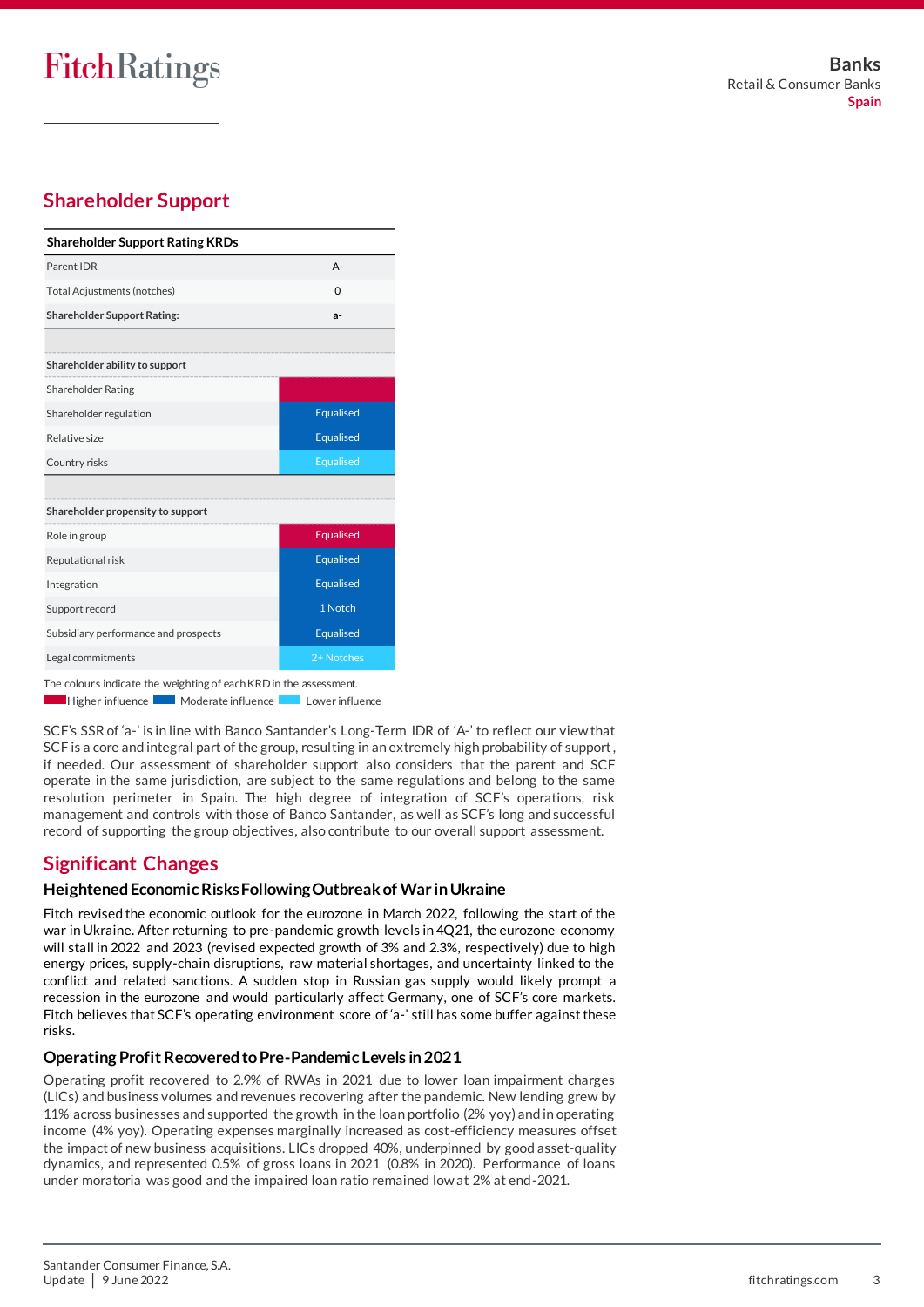### **Summary Financials and Key Ratios**

|                                        |                 | 31 Dec 2021                                                                                                   | 31 Dec 2020                                                                | 31 Dec 2019     | 31 Dec 2018     |
|----------------------------------------|-----------------|---------------------------------------------------------------------------------------------------------------|----------------------------------------------------------------------------|-----------------|-----------------|
|                                        | <b>Year End</b> | <b>Year End</b>                                                                                               | <b>Year End</b>                                                            | <b>Year End</b> | <b>Year End</b> |
|                                        | <b>USDm</b>     | <b>EURm</b>                                                                                                   | <b>EURm</b>                                                                | <b>EURm</b>     | <b>EURm</b>     |
|                                        |                 | Audited - Unqualified Audited - Unqualified Audited - Unqualified Audited - Unqualified Audited - Unqualified |                                                                            |                 |                 |
| <b>Summary Income Statement</b>        |                 |                                                                                                               |                                                                            |                 |                 |
| Net interest and dividend income       | 4,024           | 3,558.3                                                                                                       | 3.481.7                                                                    | 3,428.1         | 3,312.7         |
| Net fees and commissions               | 861             | 761.5                                                                                                         | 711.3                                                                      | 787.3           | 764.3           |
| Other operating income                 | 139             | 122.8                                                                                                         | 74.6                                                                       | 52.6            | 57.5            |
| Total operating income                 | 5,025           | 4,442.6                                                                                                       | 4,267.6                                                                    | 4,268.0         | 4,134.5         |
| Operating costs                        | 2,098           | 1,855.2                                                                                                       | 1,811.4                                                                    | 1.801.2         | 1,763.1         |
| Pre-impairment operating profit        | 2,926           | 2,587.4                                                                                                       | 2,456.2                                                                    | 2,466.8         | 2,371.4         |
| Loan and other impairment charges      | 560             | 495.1                                                                                                         | 825.2                                                                      | 381.0           | 258.9           |
| Operating profit                       | 2,366           | 2,092.3                                                                                                       | 1,631.0                                                                    | 2,085.8         | 2,112.5         |
| Other non-operating items (net)        | $-77$           | $-68.4$                                                                                                       | $-344.0$                                                                   | $-100.5$        | $-87.4$         |
| Tax                                    | 603             | 533.2                                                                                                         | 523.3                                                                      | 575.2           | 565.9           |
| Net income                             | 1,686           | 1,490.7                                                                                                       | 763.7                                                                      | 1,410.1         | 1.459.2         |
| <b>Summary Balance Sheet</b>           |                 |                                                                                                               |                                                                            |                 |                 |
| Assets                                 |                 |                                                                                                               |                                                                            |                 |                 |
| Gross loans                            | 114,994         | 101,674.8                                                                                                     | 99,637.9                                                                   | 100.237.0       | 93,788.6        |
| - of which impaired                    | 2,299           | 2,033.1                                                                                                       | 2,026.9                                                                    | 1,969.8         | 1,861.5         |
| Loan loss allowances                   | 2,392           | 2,115.2                                                                                                       | 2,197.4                                                                    | 1,938.4         | 1,908.2         |
| Net loans                              | 112,602         | 99,559.6                                                                                                      | 97,440.5                                                                   | 98,298.6        | 91,880.4        |
| Interbank                              | 411             | 363.6                                                                                                         | 551.8                                                                      | 158.4           | 152.7           |
| Derivatives                            | 143             | 126.8                                                                                                         | 79.0                                                                       | 97.7            | 184.9           |
| Other securities and earning assets    | 6,224           | 5,502.9                                                                                                       | 5,980.7                                                                    | 3,298.6         | 3,299.4         |
| Total earning assets                   | 119,380         | 105,552.9                                                                                                     | 104,052.0                                                                  | 101,853.3       | 95,517.4        |
| Cash and due from banks                | 21,450          | 18,965.1                                                                                                      | 10,316.8                                                                   | 7,829.0         | 5,871.7         |
| Other assets                           | 7,253           | 6,413.2                                                                                                       | 5,665.8                                                                    | 4,900.9         | 4,223.2         |
| Total assets                           | 148,083         | 130,931.2                                                                                                     | 120,034.6                                                                  | 114,583.2       | 105,612.3       |
| Liabilities                            |                 |                                                                                                               |                                                                            |                 |                 |
| Customer deposits                      | 44,209          | 39,088.5                                                                                                      | 37,500.9                                                                   | 37,131.5        | 34,391.1        |
| Interbank and other short-term funding | 41,242          | 36,465.3                                                                                                      | 15,999.7                                                                   | 18,939.3        | 20,531.7        |
| Other long-term funding                | 40,676          | 35,964.8                                                                                                      | 47,730.4                                                                   | 39,565.8        | 33,462.8        |
| Trading liabilities and derivatives    | 211             | 186.8                                                                                                         | 205.6                                                                      | 118.6           | 112.2           |
| Total funding and derivatives          | 126,339         | 111,705.4                                                                                                     | 101,436.6                                                                  | 95,755.2        | 88,497.8        |
| Other liabilities                      | 6,595           | 5,831.5                                                                                                       | 4,691.0                                                                    | 5,585.1         | 3,941.4         |
| Preference shares and hybrid capital   | 1,357           | 1,200.0                                                                                                       | 1,200.0                                                                    | 1,050.0         | 1,050.0         |
| Total equity                           | 13,792          | 12,194.3                                                                                                      | 12,707.0                                                                   | 12,192.9        | 12,123.1        |
| Total liabilities and equity           | 148,083         | 130,931.2                                                                                                     | 120,034.6                                                                  | 114,583.2       | 105,612.3       |
| Exchange rate                          |                 |                                                                                                               | USD1 = EUR0.884173 USD1 = EUR0.821963 USD1 = EUR0.89015 USD1 = EUR0.873057 |                 |                 |

Source: Fitch Ratings, Fitch Solutions, SCF

In 1Q22, operating profit continued to benefit from growth in operating income as business activity remained resilient and from stable LICs. These developments offset higher operating expenses, largely due to perimeter effects and additional investments.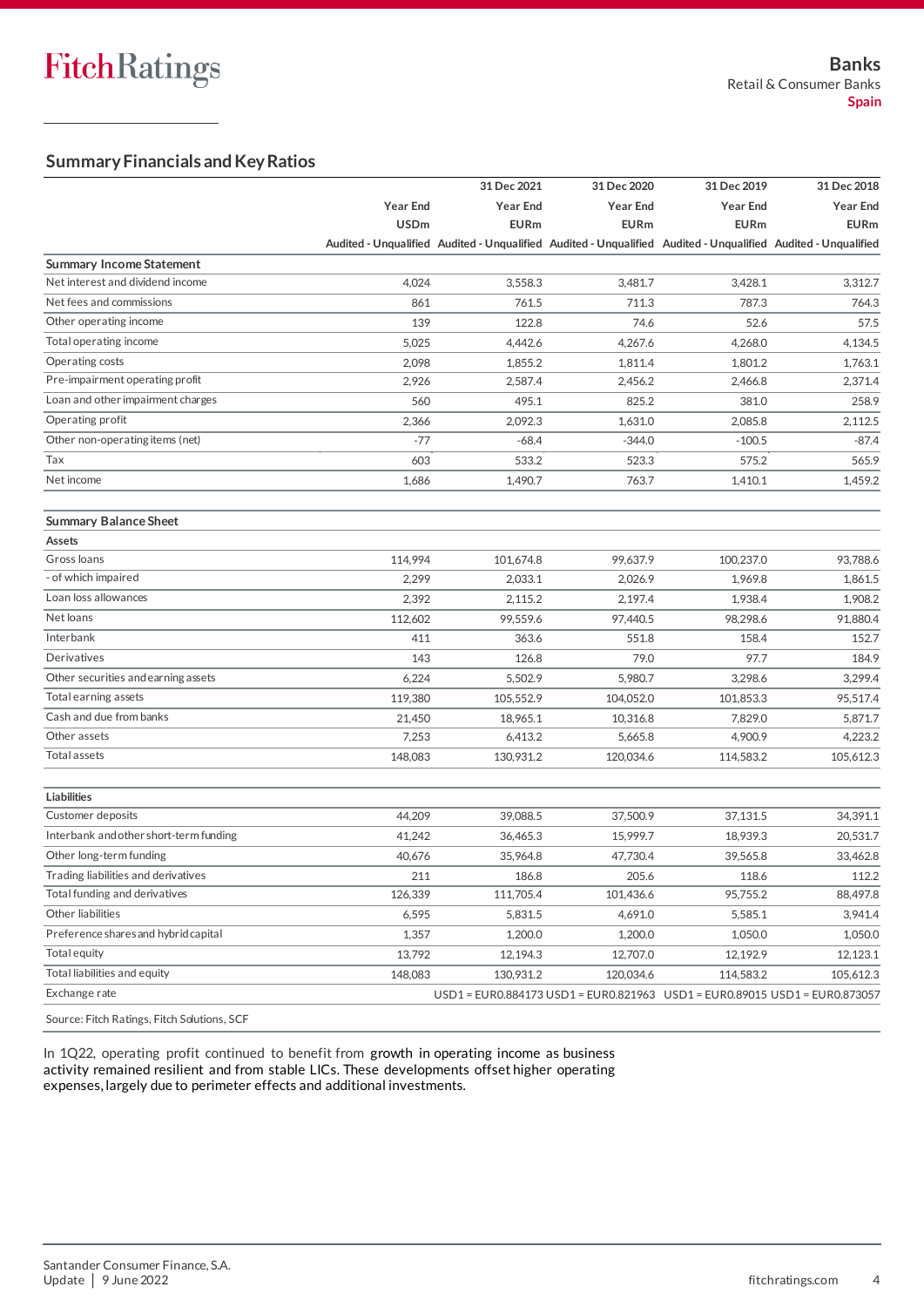### **Summary Financials and Key Ratios**

|                                             | 31 Dec 2021 | 31 Dec 2020 | 31 Dec 2019 | 31 Dec 2018 |  |
|---------------------------------------------|-------------|-------------|-------------|-------------|--|
| Ratios (annualised as appropriate)          |             |             |             |             |  |
|                                             |             |             |             |             |  |
| Profitability                               |             |             |             |             |  |
| Operating profit/risk-weighted assets       | 2.9         | 2.3         | 2.9         | 3.1         |  |
| Net interest income/average earning assets  | 3.4         | 3.4         | 3.5         | 3.6         |  |
| Non-interest expense/gross revenue          | 42.4        | 43.2        | 43.0        | 43.6        |  |
| Net income/average equity                   | 11.9        | 6.1         | 11.6        | 12.7        |  |
| Asset quality                               |             |             |             |             |  |
| Impaired loans ratio                        | 2.0         | 2.0         | 2.0         | 2.0         |  |
| Growth in gross loans                       | 2.0         | $-0.6$      | 6.9         | 5.9         |  |
| Loan loss allowances/impaired loans         | 104.0       | 108.4       | 98.4        | 102.5       |  |
| Loan impairment charges/average gross loans | 0.5         | 0.8         | 0.4         | 0.3         |  |
| Capitalisation                              |             |             |             |             |  |
| Common equity Tier 1 ratio                  | 12.6        | 13.2        | 12.5        | 12.3        |  |
| Tangible common equity/tangible assets      | 7.9         | 9.1         | 8.9         | 9.6         |  |
| Basel leverage ratio                        | 9.4         | 8.9         | 8.5         | 8.7         |  |
| Net impaired loans/common equity Tier 1     | $-0.9$      | $-1.9$      | 0.4         | $-0.6$      |  |
| <b>Funding and liquidity</b>                |             |             |             |             |  |
| Gross loans/customer deposits               | 260.1       | 265.7       | 270.0       | 272.7       |  |
| Liquidity coverage ratio                    | 319.0       | 314.0       | 248.0       | 269.0       |  |
| Customer deposits/total non-equity funding  | 34.7        | 36.6        | 38.4        | 38.5        |  |
| Net stable funding ratio                    | 115.0       | 114.0       | 106.0       | 107.0       |  |
| Connect Field Dealers Field Collection COF  |             |             |             |             |  |

Source: Fitch Ratings, Fitch Solutions, SCF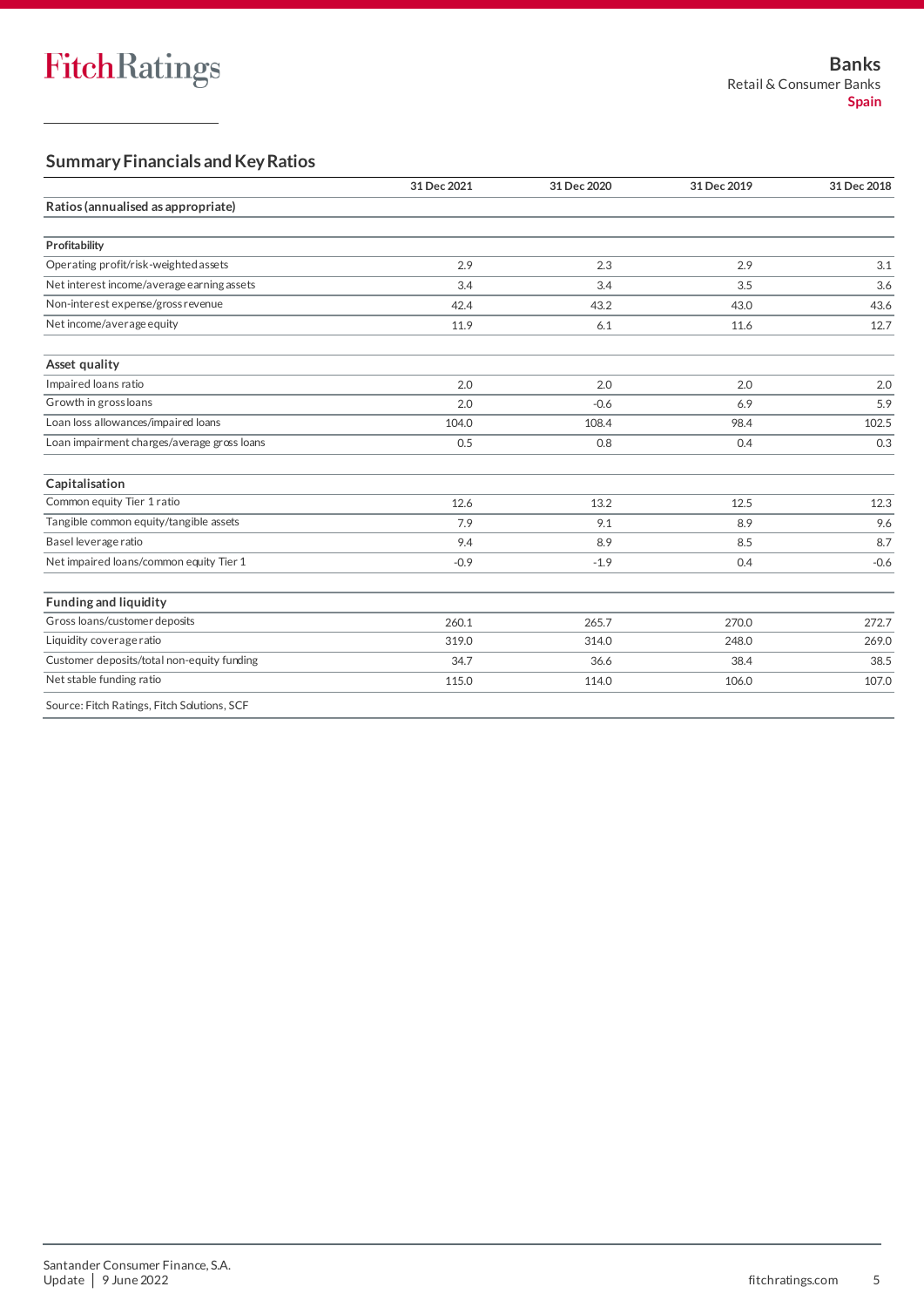# **Environmental, Social and Governance Considerations**

| FitchRatings                                                                                                                                                                                                                                                                               |                         | Santander Consumer Finance, S.A.                                                                                                                                                                                                    |                                                                                                          |                     |                |                                                                                                                                                                                                                                                                                                                            |                                                                                                                                                                                                                                                                                                         |                                                                           |                | <b>Banks</b><br><b>Ratings Navigator</b>                                                                                                                                                                                  |
|--------------------------------------------------------------------------------------------------------------------------------------------------------------------------------------------------------------------------------------------------------------------------------------------|-------------------------|-------------------------------------------------------------------------------------------------------------------------------------------------------------------------------------------------------------------------------------|----------------------------------------------------------------------------------------------------------|---------------------|----------------|----------------------------------------------------------------------------------------------------------------------------------------------------------------------------------------------------------------------------------------------------------------------------------------------------------------------------|---------------------------------------------------------------------------------------------------------------------------------------------------------------------------------------------------------------------------------------------------------------------------------------------------------|---------------------------------------------------------------------------|----------------|---------------------------------------------------------------------------------------------------------------------------------------------------------------------------------------------------------------------------|
| <b>Credit-Relevant ESG Derivation</b>                                                                                                                                                                                                                                                      |                         |                                                                                                                                                                                                                                     |                                                                                                          |                     |                |                                                                                                                                                                                                                                                                                                                            | <b>Overall ESG Scale</b>                                                                                                                                                                                                                                                                                |                                                                           |                |                                                                                                                                                                                                                           |
| Santander Consumer Finance, S.A. has 5 ESG potential rating drivers<br>Santander Consumer Finance, S.A. has exposure to compliance risks including fair lending practices, mis-selling, repossession/foreclosure practices, consumer data protection (data security) but this has very low | key driver              |                                                                                                                                                                                                                                     | $\Omega$                                                                                                 | issues              |                | $\overline{5}$                                                                                                                                                                                                                                                                                                             |                                                                                                                                                                                                                                                                                                         |                                                                           |                |                                                                                                                                                                                                                           |
| impact on the rating.<br>Governance is minimally relevant to the rating and is not currently a driver.                                                                                                                                                                                     | driver                  |                                                                                                                                                                                                                                     | $\circ$                                                                                                  | issues              |                | $\overline{4}$                                                                                                                                                                                                                                                                                                             |                                                                                                                                                                                                                                                                                                         |                                                                           |                |                                                                                                                                                                                                                           |
|                                                                                                                                                                                                                                                                                            |                         |                                                                                                                                                                                                                                     |                                                                                                          |                     |                |                                                                                                                                                                                                                                                                                                                            | issues                                                                                                                                                                                                                                                                                                  |                                                                           | $\overline{3}$ |                                                                                                                                                                                                                           |
|                                                                                                                                                                                                                                                                                            |                         |                                                                                                                                                                                                                                     |                                                                                                          | not a rating driver |                | $\overline{a}$                                                                                                                                                                                                                                                                                                             | anuszi                                                                                                                                                                                                                                                                                                  |                                                                           | $\overline{2}$ |                                                                                                                                                                                                                           |
|                                                                                                                                                                                                                                                                                            |                         |                                                                                                                                                                                                                                     |                                                                                                          |                     |                | 5                                                                                                                                                                                                                                                                                                                          | issues                                                                                                                                                                                                                                                                                                  |                                                                           | $\mathbf{1}$   |                                                                                                                                                                                                                           |
| <b>Environmental (E)</b>                                                                                                                                                                                                                                                                   |                         |                                                                                                                                                                                                                                     |                                                                                                          |                     |                |                                                                                                                                                                                                                                                                                                                            |                                                                                                                                                                                                                                                                                                         |                                                                           |                |                                                                                                                                                                                                                           |
| <b>General Issues</b>                                                                                                                                                                                                                                                                      | E Score                 | <b>Sector-Specific Issues</b>                                                                                                                                                                                                       | Reference                                                                                                |                     | E Scale        |                                                                                                                                                                                                                                                                                                                            |                                                                                                                                                                                                                                                                                                         |                                                                           |                |                                                                                                                                                                                                                           |
| <b>GHG Emissions &amp; Air Quality</b>                                                                                                                                                                                                                                                     | $\overline{1}$          | In.a.                                                                                                                                                                                                                               | n.a.                                                                                                     | 5                   |                |                                                                                                                                                                                                                                                                                                                            | How to Read This Page<br>(5) is most relevant and green (1) is least relevant.                                                                                                                                                                                                                          |                                                                           |                | ESG scores range from 1 to 5 based on a 15-level color gradation. Red                                                                                                                                                     |
| Energy Management                                                                                                                                                                                                                                                                          | 1                       | n.a.                                                                                                                                                                                                                                | n.a.                                                                                                     | 4                   |                | The Environmental (E), Social (S) and Governance (G) tables<br>break out the individual components of the scale. The right-hand box<br>shows the aggregate E, S, or G score. General Issues are relevant<br>across all markets with Sector-Specific Issues unique to a particular                                          |                                                                                                                                                                                                                                                                                                         |                                                                           |                |                                                                                                                                                                                                                           |
| Water & Wastewater Management                                                                                                                                                                                                                                                              | $\mathbf{1}$            | n.a.                                                                                                                                                                                                                                | n.a.                                                                                                     | $\mathbf{a}$        |                |                                                                                                                                                                                                                                                                                                                            | industry group. Scores are assigned to each sector-specific issue.<br>These scores signify the credit-relevance of the sector-specific issues to<br>the issuing entity's overall credit rating. The Reference box highlights the<br>factor(s) within which the corresponding ESG issues are captured in |                                                                           |                |                                                                                                                                                                                                                           |
| Waste & Hazardous Materials<br>Management: Ecological Impacts                                                                                                                                                                                                                              | 1                       | n.a.                                                                                                                                                                                                                                | n.a.                                                                                                     | $\overline{2}$      |                | Fitch's credit analysis.                                                                                                                                                                                                                                                                                                   |                                                                                                                                                                                                                                                                                                         |                                                                           |                | The Credit-Relevant ESG Derivation table shows the overall ESG<br>score. This score signifies the credit relevance of combined E, S and G<br>issues to the entity's credit rating. The three columns to the left of the   |
| Exposure to Environmental Impacts                                                                                                                                                                                                                                                          | $\mathbf{2}$            | Impact of extreme weather events on assets and/or operations and corresponding risk Business Profile (incl. Management & governance); Risk Profile; Asset Quality<br>appetite & management; catastrophe risk; credit concentrations |                                                                                                          | $\overline{1}$      |                | overall ESG score summarize the issuing entity's sub-component ESG<br>scores. The box on the far left identifies some of the main ESG issues<br>that are drivers or potential drivers of the issuing entity's credit rating<br>(corresponding with scores of 3, 4 or 5) and provides a brief explanation<br>for the score. |                                                                                                                                                                                                                                                                                                         |                                                                           |                |                                                                                                                                                                                                                           |
| Social (S)<br><b>General Issues</b>                                                                                                                                                                                                                                                        | S Score                 | <b>Sector-Specific Issues</b>                                                                                                                                                                                                       | Reference                                                                                                |                     | <b>S</b> Scale |                                                                                                                                                                                                                                                                                                                            |                                                                                                                                                                                                                                                                                                         |                                                                           |                | Classification of ESG issues has been developed from Fitch's sector<br>ratings criteria. The General Issues and Sector-Specific Issues draw on<br>the classification standards published by the United Nations Principles |
| Human Rights, Community Relations,<br>Access & Affordability                                                                                                                                                                                                                               | $\overline{2}$          | Services for underbanked and underserved communities: SME and community<br>development programs; financial literacy programs                                                                                                        | Business Profile (incl. Management & governance): Risk Profile                                           | 5                   |                | for Responsible Investing (PRI) and the Sustainability Accounting<br>Standards Board (SASB).<br>Sector references in the scale definitions below refer to Sector as<br>displayed in the Sector Details box on page 1 of the navigator.                                                                                     |                                                                                                                                                                                                                                                                                                         |                                                                           |                |                                                                                                                                                                                                                           |
| Customer Welfare - Fair Messaging,<br>Privacy & Data Security                                                                                                                                                                                                                              | $\overline{3}$          | Compliance risks including fair lending practices, mis-selling,<br>repossession/foreclosure practices, consumer data protection (data security)                                                                                     | Operating Environment; Business Profile (incl. Management & governance); Risk Profile                    | 4                   |                |                                                                                                                                                                                                                                                                                                                            |                                                                                                                                                                                                                                                                                                         |                                                                           |                |                                                                                                                                                                                                                           |
| <b>Labor Relations &amp; Practices</b>                                                                                                                                                                                                                                                     | $\mathbf{2}$            | Impact of labor negotiations, including board/employee compensation and<br>composition                                                                                                                                              | Business Profile (incl. Management & governance)                                                         | $\overline{3}$      |                |                                                                                                                                                                                                                                                                                                                            |                                                                                                                                                                                                                                                                                                         |                                                                           |                |                                                                                                                                                                                                                           |
| Employee Wellbeing                                                                                                                                                                                                                                                                         | 1                       | n.a.                                                                                                                                                                                                                                | n.a.                                                                                                     | $\overline{2}$      |                |                                                                                                                                                                                                                                                                                                                            |                                                                                                                                                                                                                                                                                                         |                                                                           |                |                                                                                                                                                                                                                           |
| Exposure to Social Impacts                                                                                                                                                                                                                                                                 | $\overline{2}$          | Shift in social or consumer preferences as a result of an institution's social positions,<br>or social and/or political disapproval of core banking practices                                                                       | Business Profile (incl. Management & governance); Financial Profile                                      | $\overline{1}$      |                |                                                                                                                                                                                                                                                                                                                            |                                                                                                                                                                                                                                                                                                         |                                                                           |                |                                                                                                                                                                                                                           |
| <b>Governance (G)</b><br><b>General Issues</b>                                                                                                                                                                                                                                             | G Score                 | Sector-Specific Issues                                                                                                                                                                                                              | Reference                                                                                                |                     | <b>G Scale</b> |                                                                                                                                                                                                                                                                                                                            |                                                                                                                                                                                                                                                                                                         | <b>CREDIT-RELEVANT ESG SCALE</b>                                          |                | How relevant are E. S and G issues to the overall credit rating?                                                                                                                                                          |
|                                                                                                                                                                                                                                                                                            |                         |                                                                                                                                                                                                                                     |                                                                                                          |                     |                |                                                                                                                                                                                                                                                                                                                            |                                                                                                                                                                                                                                                                                                         |                                                                           |                | Highly relevant, a key rating driver that has a                                                                                                                                                                           |
| Management Strategy                                                                                                                                                                                                                                                                        | $\mathsf 3$             | Operational implementation of strategy                                                                                                                                                                                              | Business Profile (incl. Management & governance)                                                         | 5                   |                | 5                                                                                                                                                                                                                                                                                                                          |                                                                                                                                                                                                                                                                                                         | within Navigator.                                                         |                | significant impact on the rating on an individual<br>basis. Equivalent to "higher" relative importance                                                                                                                    |
| Governance Structure                                                                                                                                                                                                                                                                       | $\overline{\mathbf{3}}$ | Board independence and effectiveness: ownership concentration: protection of<br>creditor/stakeholder rights; legal /compliance risks; business continuity; key person<br>risk; related party transactions                           | Business Profile (incl. Management & governance); Earnings & Profitability; Capitalisation &<br>Leverage | $\overline{4}$      |                | $\overline{A}$                                                                                                                                                                                                                                                                                                             |                                                                                                                                                                                                                                                                                                         | factors. Equivalent to "moderate" relative<br>importance within Navigator |                | Relevant to rating, not a key rating driver but has<br>an impact on the rating in combination with other                                                                                                                  |
| <b>Group Structure</b>                                                                                                                                                                                                                                                                     | $\overline{\mathbf{3}}$ | Organizational structure; appropriateness relative to business model; opacity; intra-<br>group dynamics; ownership                                                                                                                  | Business Profile (incl. Management & governance)                                                         | $\overline{3}$      |                | $\overline{3}$                                                                                                                                                                                                                                                                                                             |                                                                                                                                                                                                                                                                                                         | relative importance within Navigator                                      |                | Minimally relevant to rating, either very low impact<br>or actively managed in a way that results in no<br>impact on the entity rating. Equivalent to "lower"                                                             |
| Financial Transparency                                                                                                                                                                                                                                                                     |                         | 3 Quality and frequency of financial reporting and auditing processes                                                                                                                                                               | Business Profile (incl. Management & governance)                                                         | $\overline{2}$      |                | $\overline{2}$                                                                                                                                                                                                                                                                                                             |                                                                                                                                                                                                                                                                                                         | sector.                                                                   |                | Irrelevant to the entity rating but relevant to the                                                                                                                                                                       |
|                                                                                                                                                                                                                                                                                            |                         |                                                                                                                                                                                                                                     |                                                                                                          |                     |                | $\overline{1}$                                                                                                                                                                                                                                                                                                             |                                                                                                                                                                                                                                                                                                         | sector.                                                                   |                | Irrelevant to the entity rating and irrelevant to the                                                                                                                                                                     |

The highest level of ESG credit relevance, if present, is a score of '3'. This means ESG issues are credit neutral or have only a minimal credit impact on the entity, either due to their nature or to the way in which they are being managed by the entity. For more information on Fitch's ESG Relevance Scores, visit [www.fitchratings.com/esg.](https://www.fitchratings.com/esg)